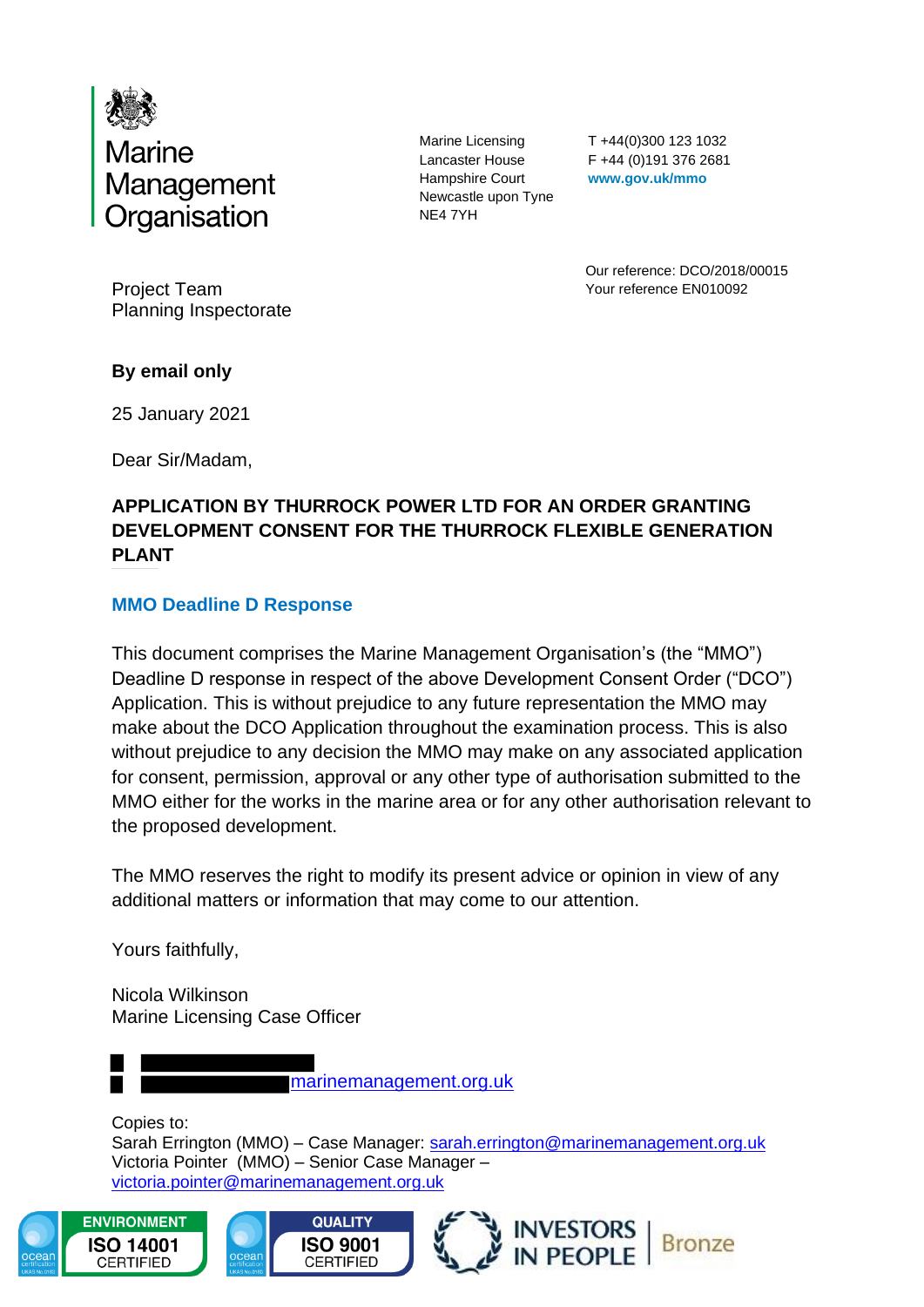# **Contents**

| 4. Deemed Marine Licence Co-ordinate Plan - Application Document Reference                                                                             |
|--------------------------------------------------------------------------------------------------------------------------------------------------------|
| 5. Table of amendments to the DCO between Version 2 - Version 3  4                                                                                     |
| 6. Draft Development Consent Order - Application Document Reference A3.1                                                                               |
| 7. Habitats Regulations Assessment Report (HRA) - Application Document                                                                                 |
| 8. Environmental Statement Volume 6 Appendix 17.3 - Water Framework Directive                                                                          |
| 9. Environmental Statement Volume 3 Chapter 17 - Marine Environment 11                                                                                 |
| 10. Environmental Statement Volume 3 Chapter 9 - Onshore Ecology  12                                                                                   |
|                                                                                                                                                        |
| 12. Explanatory Memorandum - Application Document Reference A3.2 Version 2.13                                                                          |
| 13. Environmental Statement Volume 2 Chapter 2 - Project Description  13                                                                               |
| 14. Environmental Statement - Historic Environment Settings Analysis - Further                                                                         |
|                                                                                                                                                        |
| 16. Environmental Statement Volume 5 Chapter 33 - Summary of Further                                                                                   |
|                                                                                                                                                        |
| 17. Environmental Statement Volume 6 Appendix 15.1 - Flood Risk Assessment 16<br>18. Environmental Statement - Historic Environment Updated Baseline & |
| Significance of Effect Report Further Information - Revision 16                                                                                        |
| 19. Environmental Statement - Assessment of Causeway Decommissioning                                                                                   |
|                                                                                                                                                        |
| 20. Preliminary Navigation Risk Assessment for the Thurrock FPG Plant Causeway -                                                                       |
| 21. Historic or Scheduled Monument Sites Plan - Application Document Reference                                                                         |
| 22. Conceptual Drainage Strategy - Application Document Reference A7.3 Version                                                                         |
| 23. Submission for Procedural Deadline C - Outline Ecological Management Plan -                                                                        |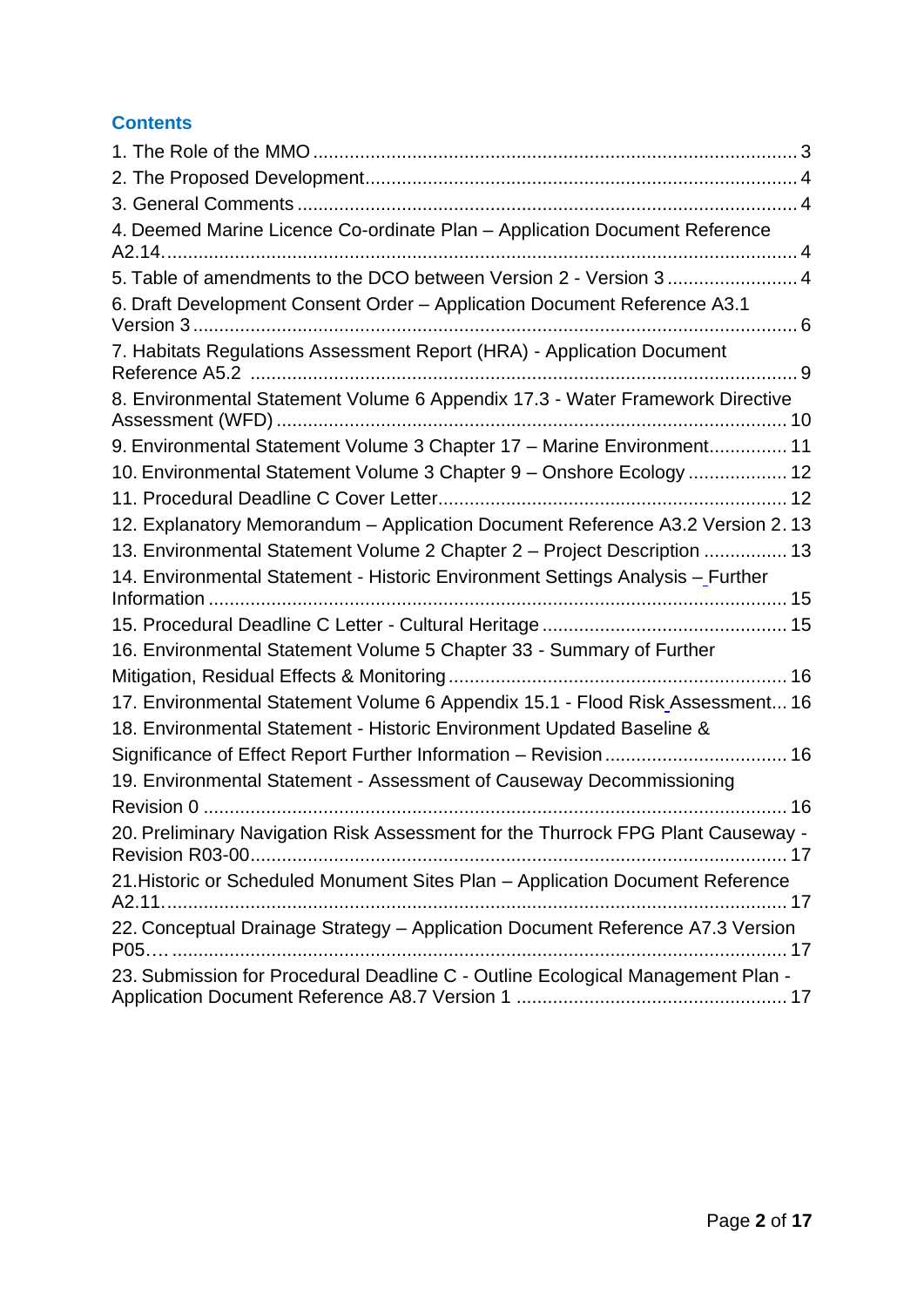# <span id="page-2-0"></span>**1. The Role of the MMO**

The MMO was established by the Marine and Coastal Access Act, 2009 (the "2009 Act") to contribute to sustainable development in the marine area and to promote clean, healthy, safe, productive and biologically diverse oceans and seas.

The responsibilities of the MMO include the licensing of construction works, deposits and removals in English inshore and offshore waters and for Northern Ireland offshore waters by way of a marine licence<sup>1</sup>. Inshore waters include any area which is submerged at mean high water spring ("MHWS") tide. They also include the waters of every estuary, river or channel where the tide flows at MHWS tide. Waters in areas which are closed permanently or intermittently by a lock or other artificial means against the regular action of the tide are included, where seawater flows into or out from the area. The MMO is an interested party for the examination of DCO applications for Nationally Significant Infrastructure Projects (NSIPs) in the marine area.

As a prescribed consultee under the Planning Act, 2008 (the "2008 Act"), the MMO advises developers during pre-application on those aspects of a project that may have an impact on the marine area or those who use it. In addition to considering the impacts of any construction, deposit or removal within the marine area, this also includes assessing any risks to human health, other legitimate uses of the sea and any potential impacts on the marine environment from terrestrial works.

In the case of NSIPs, the 2008 Act enables DCO's for projects which affect the marine environment to include provisions which deem marine licences ("DML")<sup>2</sup>. Where a marine licence is deemed within a DCO, the MMO is the delivery body responsible for post-consent monitoring, variation, enforcement and revocation of provisions relating to the marine environment. As such, the MMO has a keen interest in ensuring that provisions drafted in a DML enable the MMO to fulfil these obligations.

Alternatively, developers can look to have the marine elements of NSIP's consented via a marine licence under Part 4 of the 2009 Act. The MMO is the Licensing Authority for the purpose of Part 4 of the 2009 Act, and is also responsible for postconsent monitoring, variation, enforcement and revocation of provisions relating to the marine environment. Where a marine licence is sought under Part 4 of the 2009 Act for an NSIP, the MMO will engage with PINS throughout the DCO process to ensure that NSIPs are considered in their entirety, and do not conflict with any licence issued under Part 4 of the 2009 Act.

The MMO is responsible for post-consent monitoring, variation, enforcement and revocation of provisions relating to the marine environment of consents issued under both Acts. Further information on licensable activities can be found on the MMO's website<sup>3</sup>. Further information on the interaction between the Planning Inspectorate and the MMO can be found in our joint advice note<sup>4</sup>

<sup>&</sup>lt;sup>1</sup> Under Part 4 of the 2009 Act<http://www.legislation.gov.uk/ukpga/2009/23/contents>

<sup>2</sup> Section 149A of the 2008 Act

<sup>3</sup> <https://www.gov.uk/topic/planning-development/marine-licences>

<sup>4</sup> <https://infrastructure.planninginspectorate.gov.uk/wp-content/uploads/2013/04/Advice-note-11-v2.pdf>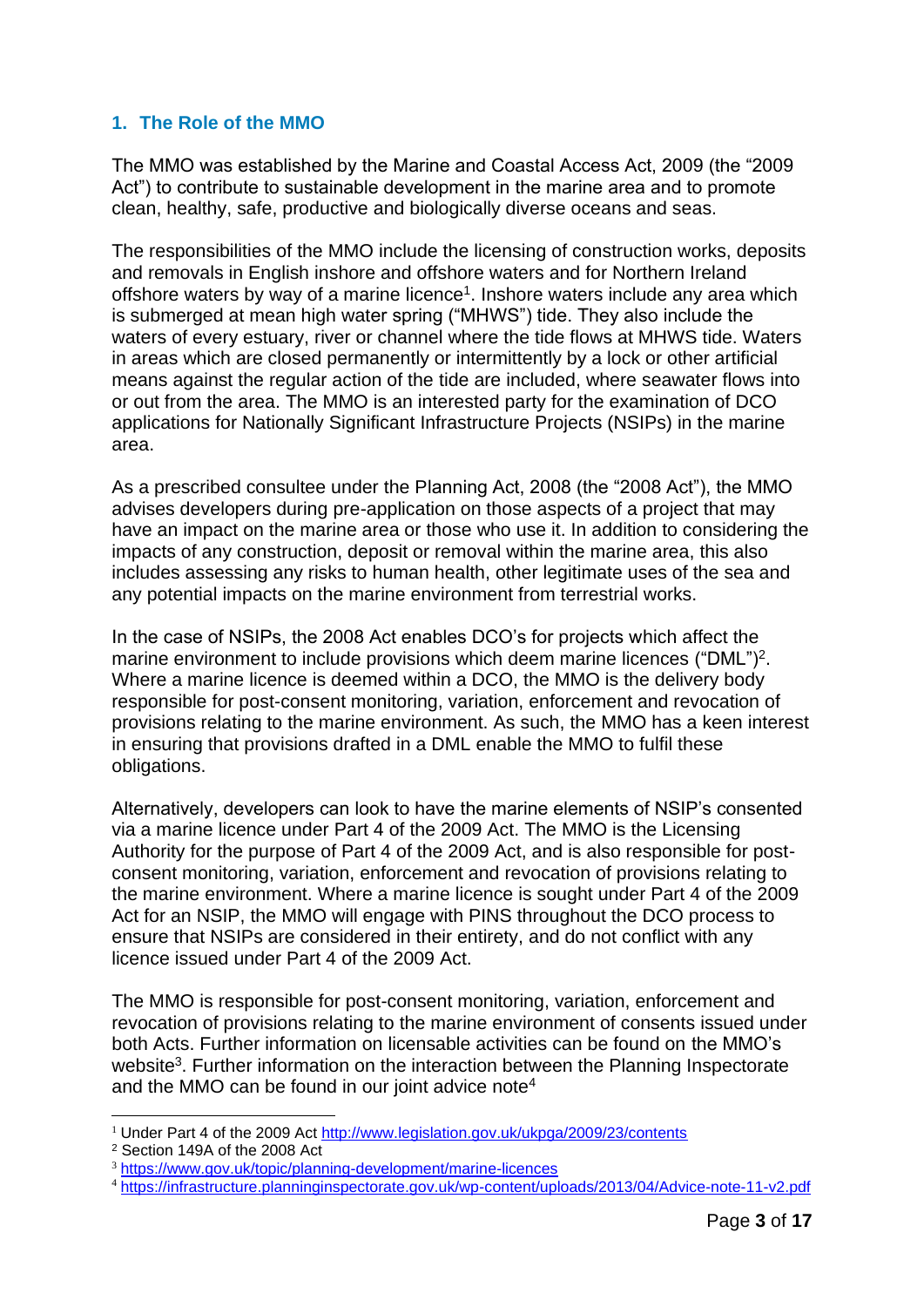# <span id="page-3-0"></span>**2. The Proposed Development**

- 2.1.The DCO Application is for the development of a flexible generation plant on land north of Tilbury Substation in Thurrock, London. Thurrock flexible energy plant will comprise the construction and operation of:
	- reciprocating gas engines with rated electrical output totalling 600 Megawatts (MW);
	- batteries with rated electrical output of 150 MW and storage capacity of up to 600 MWh;
	- gas and electricity connections;
	- creation of temporary and permanent private access routes for construction and access in operation, including a causeway for the delivery of abnormal indivisible loads (AILs) by barge; and
	- designation of exchange Common Land and habitat creation or enhancement for protected species translocation and biodiversity gain.

 The proposed development will be designed to operate for up to 35 years, after which time ongoing operation and market conditions will be reviewed. If it is not appropriate to continue operating after that time, one or both generating and storage elements of the development (gas engines or batteries) will be decommissioned.

# <span id="page-3-1"></span>**3. General Comments**

- 3.1.The MMO note the removal of Saltmarsh creation within the intertidal zone following pre-application discussions with stakeholders. The MMO has no further comment regarding this matter.
- 3.2. Given the UK's departure from the EU and the end of the transition period on the 31 December 2020, the MMO recommend that the Applicant reviews all documentation to ensure that the correct terminology is referenced.

#### <span id="page-3-2"></span>**4. Deemed Marine Licence Co-ordinate Plan – Application Document Reference A2.14**

- 4.1.There appears to be a typographic error with 'licence' being spelt incorrectly. MMO advise this should be amended.
- 4.2.The MMO wish to highlight that it is the responsibility of the applicant to ensure that the area covered by coordinates are adequate for all activities in the marine environment, such as maintenance dredging etc.

# <span id="page-3-3"></span>**5. Table of amendments to the DCO between Version 2 - Version 3**

 5.1.With regard to new Article 37 (Power to dredge), the MMO suggests sediment sampling requirements should be included. For reference the MMO has included the sampling requirements that were included within Tilbury's DML: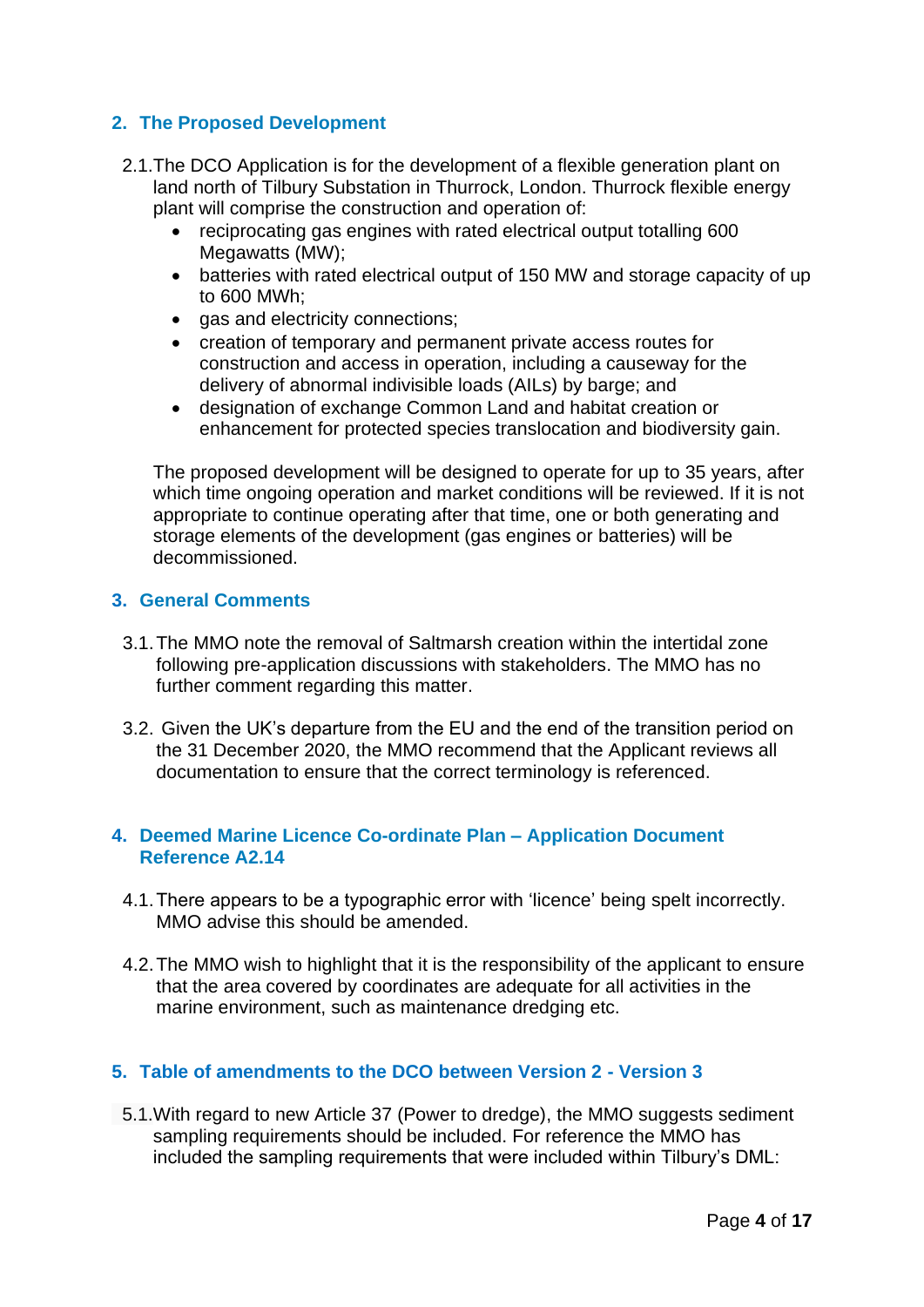*"Sediment sampling.—*

*(1) If the licence holder considers that sediment sampling is required to demonstrate the appropriateness of a construction methodology to be included in a construction method statement submitted to the MMO for approval under condition 10, prior to submitting that construction method statement to the MMO, the licence holder must submit a sediment sampling plan for approval by the MMO.* 

*(2) The licence holder must not submit the relevant construction method statement mentioned in sub-paragraph (1) to the MMO until sediment sampling has been undertaken in accordance with the approved sediment sampling plan, unless otherwise agreed in writing by the MMO".*

- 5.2.The MMO note that the Port of London Authority (PLA) as the statutory harbour authority may have comments on the new Article 37 (Power to dredge). The MMO suggest that maintenance dredging is included within the DML.
- 5.3.With regard to new requirement (4) 4 the MMO note that it mentions the potential creation of culverts, however, it is unclear if these culverts will be located within the marine environment, and therefore under the jurisdiction of the MMO. The MMO would welcome clarification from the Applicant.
- 5.4.With regard to new requirement 18 (causeway decommissioning plan) it states that the causeway decommissioning plan must be submitted '*to the relevant planning authority for approval'*. The MMO would like to highlight to the Applicant that the MMO should be included in the consultation and approval process. Please note that any licensable marine activities not included in the DML may mean that a separate marine licence or variation to the DML may be required.
- 5.5.With regard to new requirement 19 (bird monitoring) the MMO advise that this requirement is included as a condition within the DML. The MMO can then consult with Natural England as the Statutory Nature Conservation Body (SNCB). The MMO suggest the following wording:

*'19 (1) – No part of the Works 10 or 11 must commence until a plan for the carrying out of foreshore bird passage and wintering bird survey and monitoring has been approved in writing by the MMO. The plan must include:* 

*(a) details of pre-commencement surveys to be carried out by the undertaker;*

*(b) details of the monitoring to be carried out by the undertaker during the construction of work 10;* 

*(c) details of post-construction monitoring to be carried by the undertaker; and*

*(d) how the results of surveys and monitoring are to be provided to Natural England, has been submitted to and approved by the relevant planning authority in consultation with Natural England. (2) The surveys and monitoring must be carried out in accordance with the approved*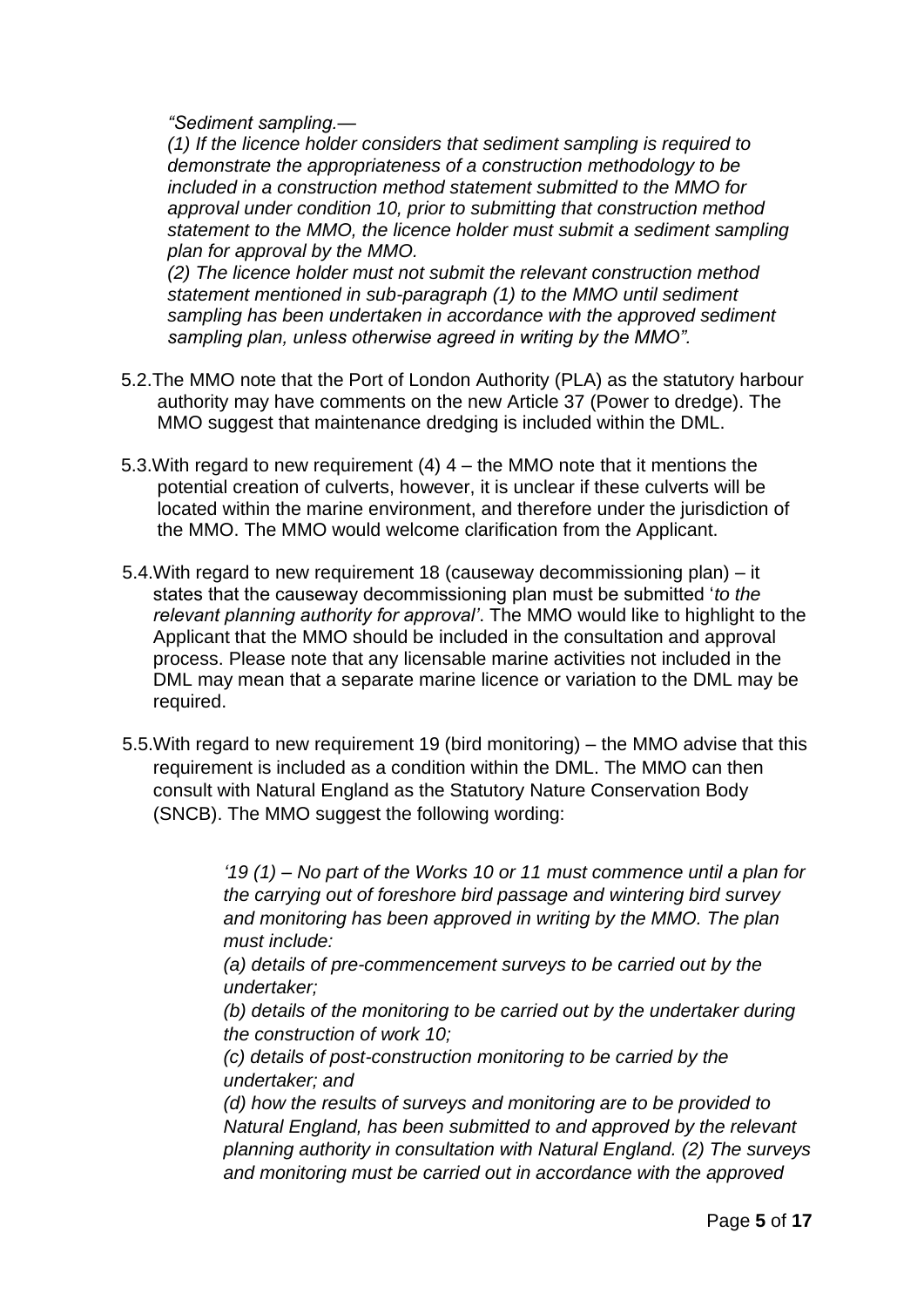*details and to a reasonable standard in accordance with recognised codes of good practice.*

 5.6.With regard to requirement 12, new sub paragraphs (3), (4) and (5) – the MMO would like to note the risk to the Applicant by carrying out sampling close to the commencement of construction. Any delays may have knock-on effects to other aspects of the project. For example, sample plans have a 13 week turnaround time, with further time required for analysis . Further information can be found in Section 13.5-13.5.4 of this response

# <span id="page-5-0"></span>**6. Draft Development Consent Order – Application Document Reference A3.1 Version 3**

- 6.1.The MMO have reviewed the revised Draft Development Consent Order and DML and note that many of our previous comments provided in the Relevant Representation (RR-014) have not been actioned. For convenience the MMO has included these comments in this response along with new comments.
- 6.2.The MMO welcomes the inclusion of bird monitoring and would defer to Natural England as a SNCB regarding results and any condition requirements for the DML. Please note any seasonal restrictions for Work No.10 need to be within the DML; the MMO welcome engagement from the Environment Agency, Natural England and the Applicant on this matter. The MMO are aware of neighbouring projects that have a seasonal restriction for Water Injection Dredging (WID), such as:

*'Water injection dredging must not be undertaken in the period 01 June to 30 June inclusive'*

- 6.3.As recommended previously in our Relevant Representation (RR-014), the MMO suggest that the Construction Management Plan should also be submitted for consultation with Natural England (NE).
- 6.4.With regard to Schedule 8 Part 1 (1) Interpretation: "*marine written scheme of investigation*" is missing as an interpretation. The Applicant could use: "*means the marine archaeological written scheme of investigation contained in document reference* [to be confirmed], [appendix/section] of the environmental statement". The MMO suggest that the Applicant engage with Historic England on this matter.
- 6.5.With regard to Schedule 8 Part 1 (1) Interpretation: The MMO advise the following as the most suitable wording: '*"Marine Management Organisation" or "MMO" means the body created under the 2009 Act which is responsible for the monitoring and enforcement of this licence'*

6.6.With regard to Schedule 8 – Part 2 (12) - Spills, etc - The MMO request that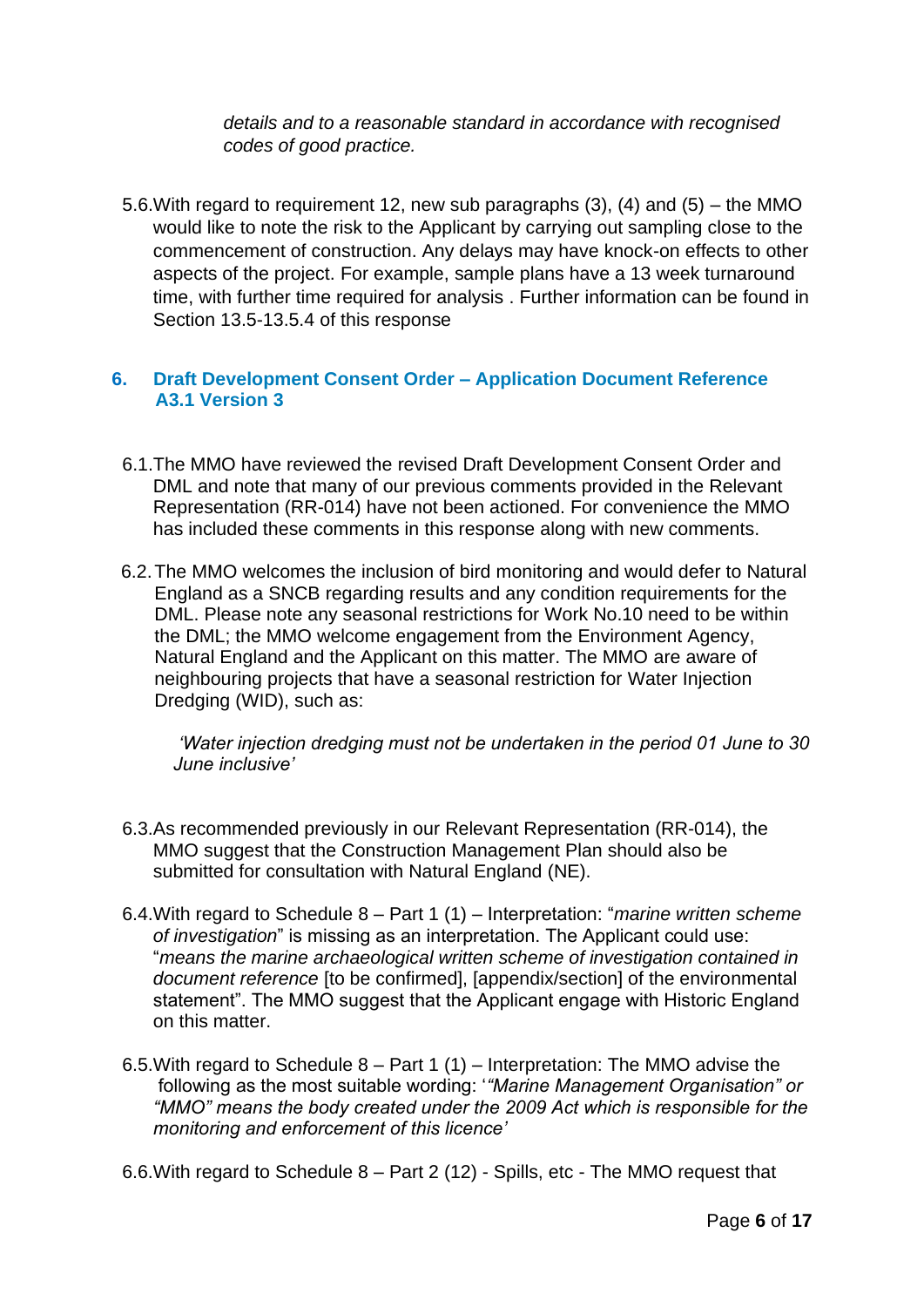Article 12 (b) contain the contact details for the MMO Marine Pollution Response Team, as below:

> *'The licence holder must report any oil, fuel or chemical spill within the marine environment to the MMO Marine Pollution Response Team within 12 hours [in line with the approved marine pollution contingency plan if one is available]. Within office hours: 0300 200 2024. Outside office hours: 07770 977 825. At all times if other numbers are unavailable: 0345 051 8486. [dispersants@marinemanagement.org.uk'](mailto:dispersants@marinemanagement.org.uk)*

- 6.7.MMO note that the DML (Schedule 8) contains two 'Table 2's', and it appears that the coordinates table should be relabelled as 'Table 3'
- 6.8.With regard to Schedule 8 Part 3 article(s) 15 Further information regarding application and 17 – Notice of determination state that:

*'15 (1) The MMO may request in writing such further information from the licence holder as is necessary to enable the MMO to consider the application.* 

*(2) If the MMO does not make a request under sub-paragraph within 20 business days of the day immediately following that on which the application is received by the MMO, it is deemed to have sufficient information to consider the application and is not entitled to request further information after this date without the prior agreement of the licence holder'.* 

*'17 (1) Subject to sub-paragraph (2) or (3), the MMO must give notice to the licence holder of the determination of the application within 30 business days of the day immediately following that on which the application is received by the MMO.* 

*(2) Where the MMO has made a request under condition 16, the MMO must give notice to the licence holder of the determination of the application no later than 30 business days of the day immediately following that on which the further information is received by the MMO. (3) The MMO and the licence holder may agree in writing a longer period of time for the provision by the MMO of a notice under subparagraph (1) such period to be no more than 60 days from the day immediately following that on which the application is received. (4) Where the MMO refuses the application the refusal notice must state the reasons for the refusal.* 

*(5) Where notice is not given by the MMO in accordance with subparagraph (1) or (2) the application is deemed to have been refused.'* 

The MMO consider that the time periods proposed by the applicant (detailed above) does not provide sufficient time for the MMO to consider the submitted documentation. These documents may require in depth review by both MMO staff and require consultation with our statutory consultees. The MMO has set consultation deadlines with our consultees – many of which are 20 working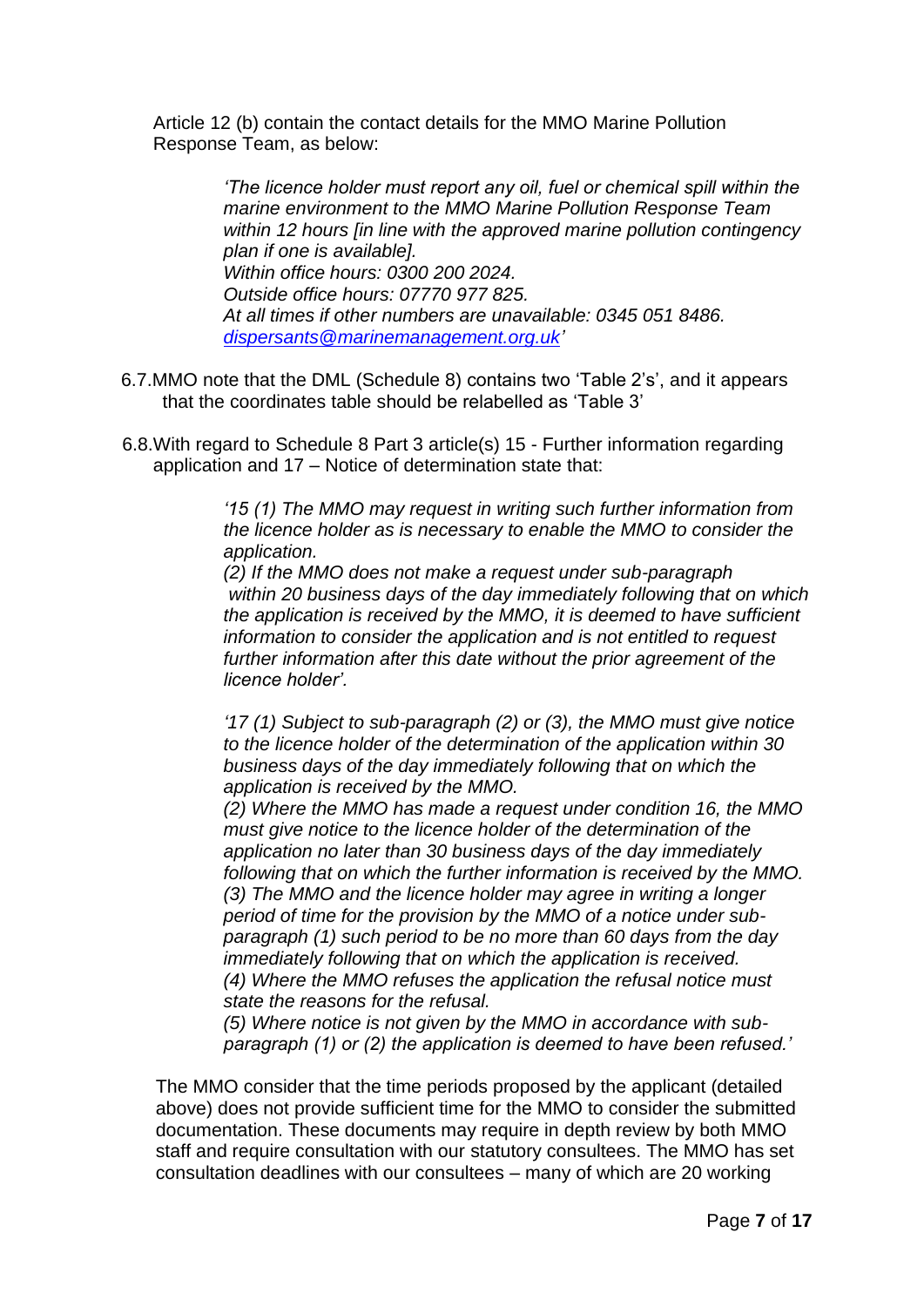days themselves as a minimum. Please note that several rounds of consultation may be required to address stakeholder concerns which means that further information may need to be requested. In addition, this does not account for any additional work that may be required either from the MMO or by the applicant. As a regulator and to manage the Applicant's expectations the MMO considers that a more suitable response time would be within 6 months.

 6.9.With regard to Schedule 8 – Part 2 (12) - Spills, etc - The MMO request that Article 12 (b) contain the contact details for the MMO Marine Pollution Response Team, as below:

*'The licence holder must report any oil, fuel or chemical spill within the marine environment to the MMO Marine Pollution Response Team within 12 hours [in line with the approved marine pollution contingency plan if one is available]. Within office hours: 0300 200 2024. Outside office hours: 07770 977 825. At all times if other numbers are unavailable: 0345 051 8486. [dispersants@marinemanagement.org.uk'](mailto:dispersants@marinemanagement.org.uk)*

- 6.10.Part 7 Article 43, Arbitration: proposes that any difference shall be referred to and settled in arbitration and are presumed to apply to Schedule 8 of the Order. Article 43 sets out significantly different conditions and timeframes, which the MMO does not consider to be acceptable. Please refer to our earlier comments regarding Arbitration.
- 6.11. With regard to Schedule  $8 -$  Part 1 (1) Interpretation: The MMO suggest an interpretation is required for '*UK marine area'* and prescribe the following wording:

*"has the meaning given to it in section 42 (UK marine area) of the 2009 Act";*

6.12.The MMO consider the following should be included within the DML:

*'Archaeological monitoring and mitigation of works associated with the dredging activities associated with the construction of the causeway (Stage 2); Any marine geotechnical site investigation works (boreholes and riverbed samples), which are to be reviewed by specialist geoarchaeologists, with the results of these investigations to be linked to the results of the ongoing terrestrial geoarchaeological monitoring and deposit-modelling works (Stage 2)'*

 The MMO suggests the Applicant engages with Historic England regarding any conditions related to this.

 6.13.The DML, as proposed, is missing conditions relating to breeding and wintering birds, the historic environment, and matters relating to dredging including methodology and disposal. It also lacks seasonal restrictions as a result of the WID. It is our understanding that Tilbury 2 has conditions within their DML which may provide an idea of what could be included.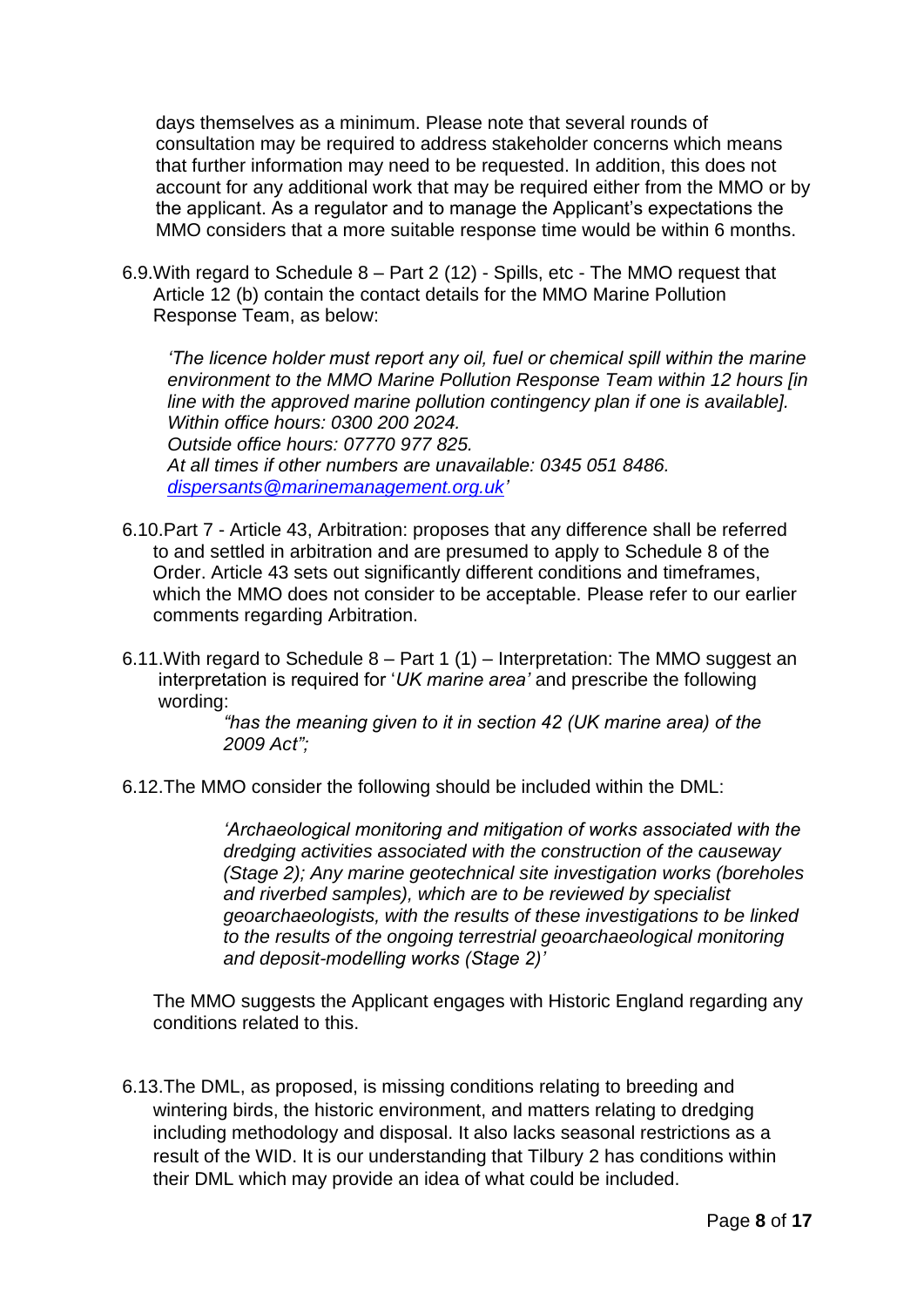6.14.The MMO consider the following condition should be included within the DML:

'*Coatings and treatments: The licence holder must ensure that any coatings and any treatments are suitable for use in the River and are used in accordance with either guidelines approved by the Health and Safety Executive or the Environment Agency.*'

# <span id="page-8-0"></span>**7. Habitats Regulations Assessment Report (HRA) - Application Document Reference A5.2**

- 7.1.The MMO have noted that several comments provided previously in our Relevant Representation (RR-014) have yet to be addressed. For your convenience they have been included below.
- 7.2.Further consideration into the long-term impacts on the designated sites has not been considered from the effects of the increase in vessel activity. The MMO recommend the consideration of a worst-case scenario from the deliveries and likely routes for the transport of AILs.
- 7.3.With regard to Figure 1 the MMO note a 15-kilometre (km) buffer has been used, with no justification as to why this buffer has been selected as appropriate.
- 7.4.The project description should contain more detail and assessment regarding the dredging and disposal activities which may be required and the MMO recommend it be updated to include the worst-case scenario. For example, Section 3 (Methodology) lacks sufficient detail in which to assess the HRA against. In order to provide a robust assessment further elaboration is required on the types of activities likely to be carried out and the worse-case scenario. The MMO would expect to see more detail in the methodology such as how the causeway will be built, and the timeframe associated with that, as well as further information on the dredging work to be carried out.
- 7.5.Where qualifying features have been listed (tables 4.1- 4.5) the conservation objectives of the designation should be listed (e.g. restore/maintain), as this is an important aspect of how they are then considered in the assessments that follow. For example, dunlin have a 'restore' objective for Thames Estuary and Marshes SPA.
- 7.6.With regard to paragraph 6.2.5 the MMO advise that this should also include sampling; this is to ensure that activities such as dredging do not release potentially harmful chemicals into the environment. This is important considering the history of the River Thames and whether the thresholds for low pressures in Natural England's Advice on Operations ("AoO") have been exceeded and should be considered further.
- 7.7.The MMO defer to Natural England regarding the scope, survey design and any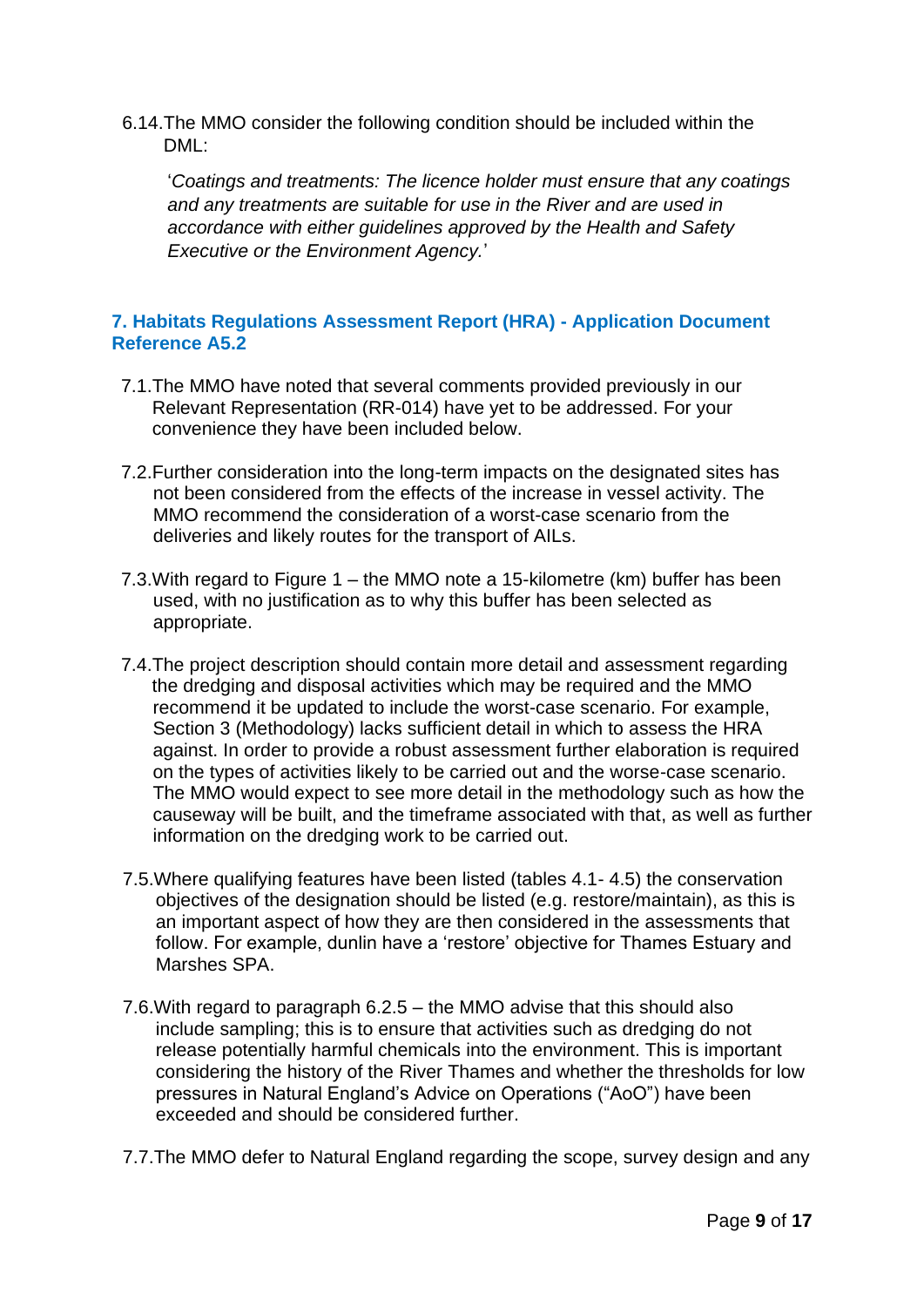functionally linked sites/land to be included within the HRA as the SNCB. The MMO recommend that if restrictions are required for activities contained in the DML (e.g. seasonal restrictions/mitigation) then the MMO must be informed directly (via Natural England or the Applicant) so discussion can be held regarding the addition of conditions on the DML.

- 7.8.The MMO reiterate that the potential for in-combination effects could change and should be an iterative process, therefore the MMO would recommend that section 7 is updated regularly to reflect any new plans or projects which may need consideration. This will also ensure that your baseline remains appropriate.
- 7.9.With regard to paragraph 6.4.60 the MMO note that it contains a typographic error. 'Pplovers' should be corrected to 'plover'.
- 7.10.With regard to paragraph 6.5.2 (1) *'A crane will lift out a section of the sea wall and, depending on barge model, may also move down to the causeway to lower the barge unloading ramp*'. The MMO would like further clarification on this process, e.g. why a section of the sea wall requires removal.
- 7.11.As previously noted, any restrictions need to be placed within Schedule 8 Part 2 of the Deemed Marine Licence "conditions applying to construction activities", the wording of these conditions need to meet the MMO's 5 tests;
	- *1. The condition must be Necessary.*
	- *2. The condition must Relate to the activity or development.*
	- *3. The condition must be Precise.*
	- *4. The condition must be Enforceable.*
	- *5. The condition must be Reasonable.*

The MMO note that the HRA suggests restrictions such as timings in which works are able to be carried out (paragraph 6.4.66). The MMO advise that these should be specific to ensure they are enforceable. For example, the Applicant's suggestion to pause works during freezing conditions is insufficiently precise.

# <span id="page-9-0"></span>**8 Environmental Statement Volume 6 Appendix 17.3 - Water Framework Directive Assessment (WFD)**

- 8.1.With regard to paragraph 6.3.4 MMO notes that there will be habitat loss from the dredging of the berthing pocket during the construction phase, and that this is expected to be both temporary and reversable. While the MMO agree with this, no details regarding potential maintenance dredging during the operational phase in order to maintain access for deliveries (e.g. methodology/volumes).
- 8.2.The MMO defer to Natural England on the Applicant's assessment of habitat loss and percentage loss as the SNCB.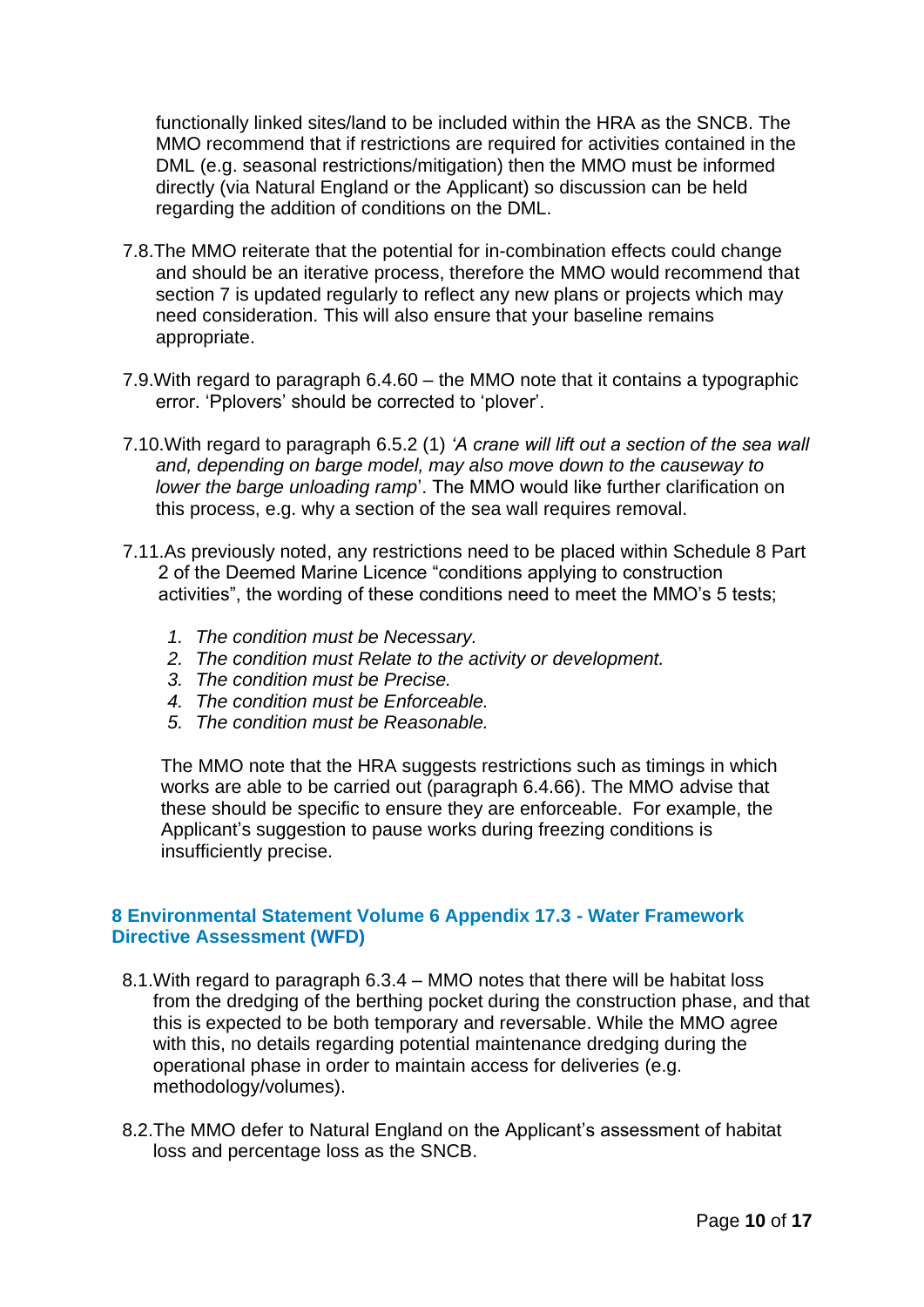8.3.The MMO defer to both Natural England and the Environment Agency on survey design and survey results.

# <span id="page-10-0"></span>**9. Environmental Statement Volume 3 Chapter 17 – Marine Environment**

- 9.1.With regard to the 'List of Figures' on page ii the MMO note that Figure 3.4 is incorrectly labelled and requires updating.
- 9.2.With regard to Table 1.3 it confirms WID as a primary method for dredging. It is not clear that this is an option within the WFD Assessment methodology for dredging impacts to the risk of the waterbody.
- 9.3.With regard to 3.1.6 the MMO note a typographic error. 'Ringer plover' should be amended to 'ringed plover'.
- 9.4.It appears that there is some discrepancy between dredge figures within this chapter (Marine Environment) and the WFD Assessment Appendix 17.3. (paragraph 6.4.6). For example, paragraph 4.1.30 of this chapter references that *"during the construction phase, dredging of the vessel grounding pocket at the seaward end of the causeway will result in the removal of approximately 13,200 m<sup>3</sup> of sediment over a footprint of up to 14,200 m<sup>2</sup>* " while the WFD Assessment suggests that this figure is  $13,900m<sup>3</sup>$  (paragraph 6.3.4) and that "*the total dredging and excavation quantities are estimated to be circa 16,100*   $m<sup>3</sup>$ . The MMO understands that 16,100 $m<sup>3</sup>$  is taken from the combined dredging of the berthing pocket and causeway, however, it is presented in an unclear manner and the applicant should make it clear in all documents where dredging is referred to.
- 9.5.With regard to 4.4 the MMO welcome the inclusion of a Marine Conservation Zone ("MCZ") Screening for Swanscombe MCZ. Given the distance between the proposed causeway/dredge area and the MCZ (6km), the MMO consider the conclusion to be reasonable, however, defer to Natural England as SNCB.
- 9.6.The MMO have noted the Applicant has ruled out an impact to Tentacled Lagoon Worm, which are a feature of Swanscombe MCZ. The MMO defer to Natural England regarding sensitivity and impacts to this species. As previously advised in Section 5 of our Relevant Representation (RR-014), this is a Schedule 5 protected species under the Wildlife and Countryside Act, 1981 (the "1981 Act"). As such the MMO recommend that the Applicant liaise directly with Natural England and the MMO's Marine Conservation Team (MCT) regarding known locations, and considerations to make. The MCT email address has been provided below for any queries the Applicant may have: [conservation@marinemanagement.org.uk.](mailto:conservation@marinemanagement.org.uk) Further guidance regarding protected species and wildlife licensing is available on the MMO's website, link here: [https://www.gov.uk/guidance/understand-marine-wildlife-licences-and](https://www.gov.uk/guidance/understand-marine-wildlife-licences-and-%20%20report-an-incident)[report-an-incident.](https://www.gov.uk/guidance/understand-marine-wildlife-licences-and-%20%20report-an-incident)
- 9.7.Table 1.3 confirms that the primary method for dredging will be WID, with the potential for a smaller amount of sediment to be disposed of onshore at a licensed disposal site. In this case it might be sensible to confirm this in the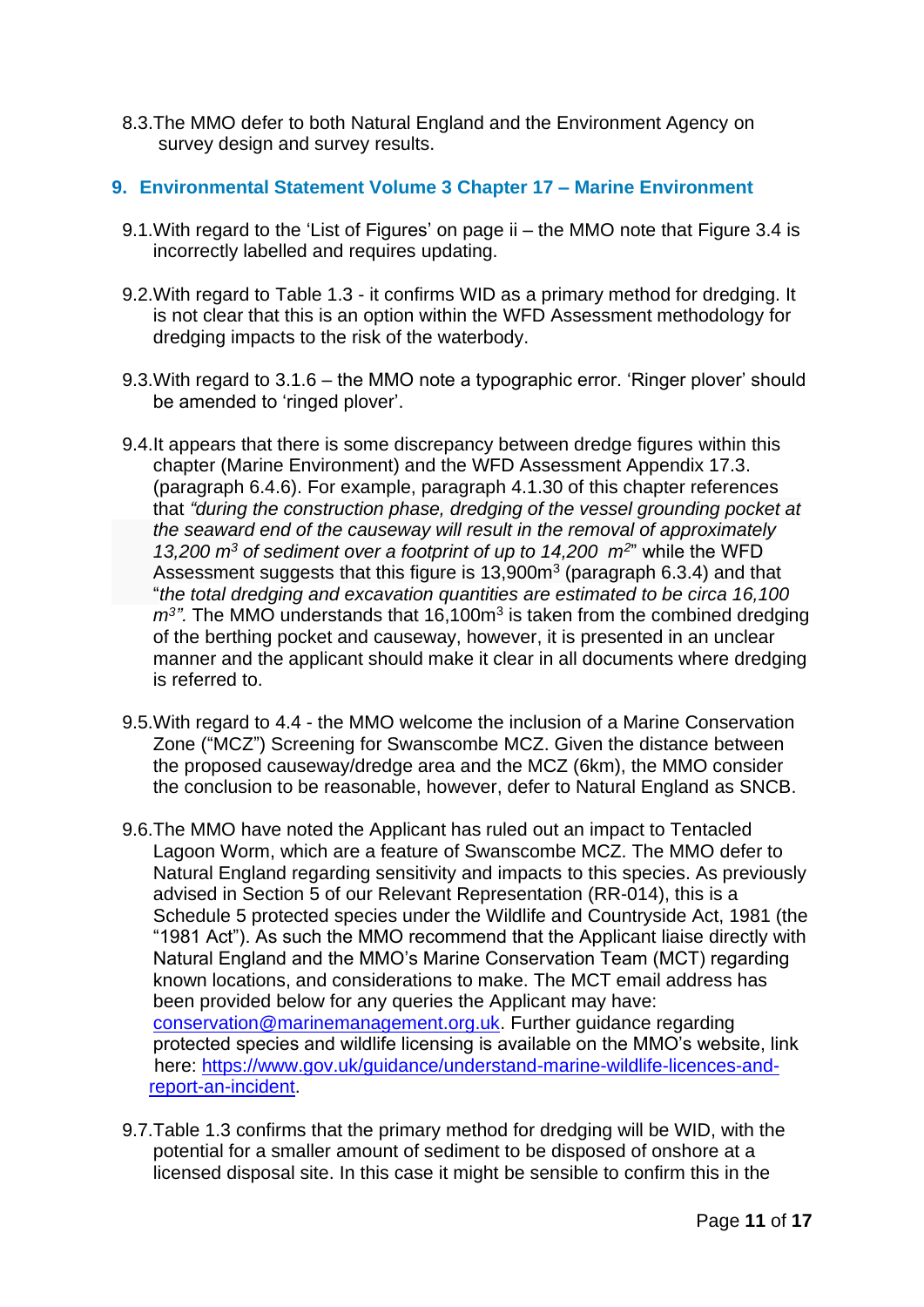Applicant's WFD Assessment, due to the impacts to the waterbody caused by dredging. The dredging methodology for the removal of the material to onshore is not made clear. Other documents suggest that a backhoe excavator will be used in the construction of the causeway. The Applicant should confirm if this is the method for dredging the causeway area and state this in any descriptions of dredging activity.

- 9.8.The Applicant has outlined several proposals for monitoring the marine environment during the construction, operational and decommissioning phases. The MMO would defer to Natural England on the suggested designs and wish to highlight that further information will be required if licensable marine activities under the 2009 Act are required. As noted earlier any activities not covered by the DML may require a variation to the DML or a separate marine licence.
- 9.9.With regard to section 4.4 (MCZ Assessment Screening) the MMO welcome the inclusion of this information and defer further comment to Natural England as the SNCB.

# <span id="page-11-0"></span>**10.Environmental Statement Volume 3 Chapter 9 – Onshore Ecology**

- 10.1.The MMO note the Applicant's response to comments raised by the MMO in regard to Important Bird Areas in September 2018 (page 10) and that receptors will be addressed by the Habitats Regulation Assessment Report (HRAR). This would appear appropriate.
- 10.2.The MMO defer to Natural England regarding the potential impacts on breeding and wintering birds through pressures such as noise and visual disturbance.
- 10.3.With regard to paragraph 4.1.126 it refers to the dredging pocket, which '*will need to be maintained for the duration of the period over which the engines are delivered to the site'.* The MMO advise that information such as expected volumes, campaigns and methods will need to be included in order to assess the whole project. MMO note that sampling requirements are still required, and as such should be included within the DML.
- 10.4.MMO defer to Natural England regarding the Foreshore Wintering Bird Surveys 2019-2020.

#### <span id="page-11-1"></span>**11. Procedural Deadline C Cover Letter**

 11.1.The MMO note in the letter from RPS Group to the Planning Inspectorate dated 11 December 2020 under 'update on potential change request' that a material change to the gas pipeline route is required, in order to accommodate changes to the engineering requirements for the Lower Thames Crossing proposal. It is not made clear if these changes will be terrestrial or within the marine environment and further clarification is requested.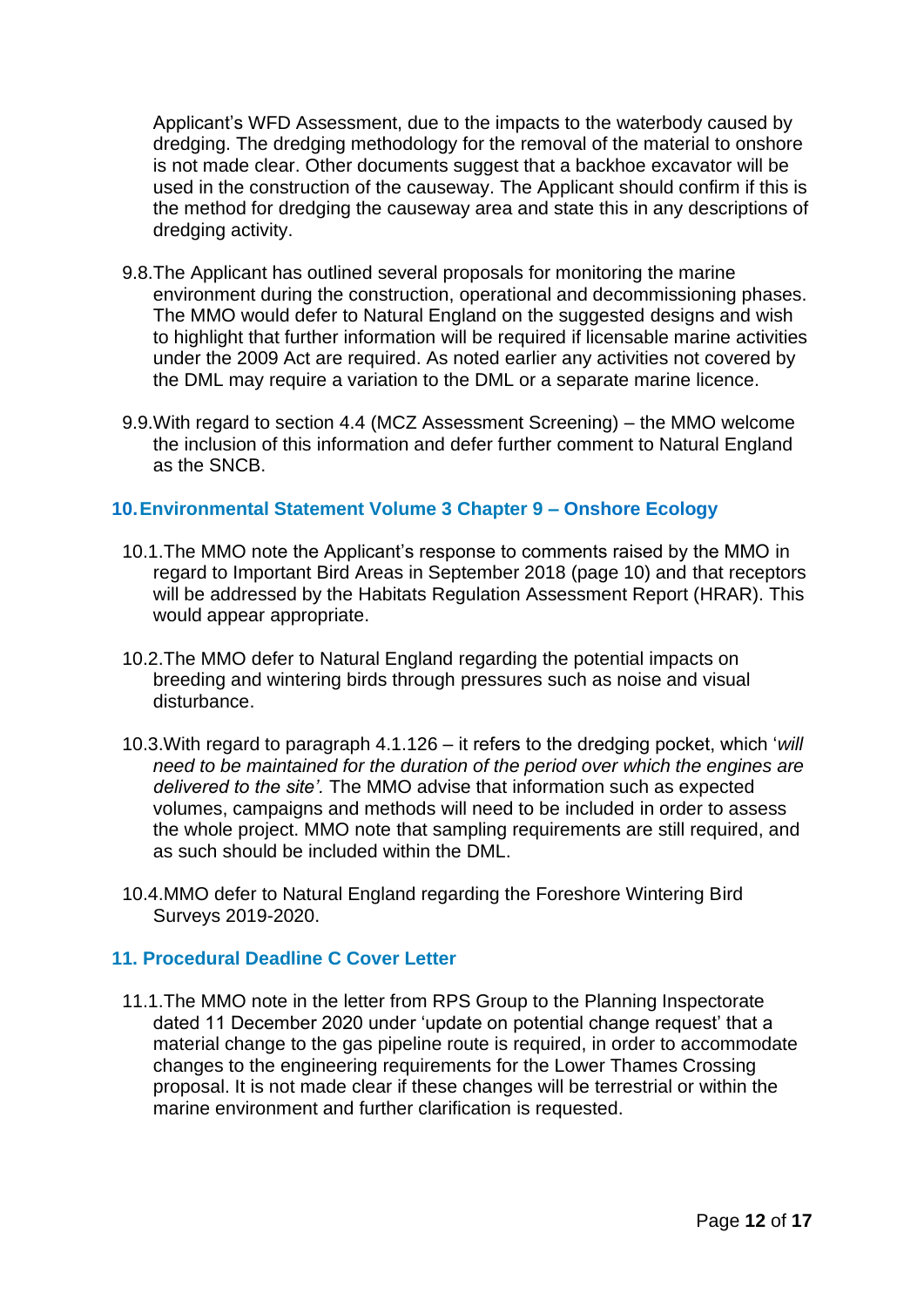#### <span id="page-12-0"></span>**12. Explanatory Memorandum – Application Document Reference A3.2 Version 2**

- 12.1.With regard to Schedule 8 (Deemed Marine Licence) the MMO note several typographic errors of the word 'conditions'.
- 12.2.With regard to new Article 37 please see the MMO's comments in Section 5 paragraph 5.1 & 5.2.
- 12.3.With regard to 5.21 (Schedule 8 Deemed Marine Licence) the MMO wish to highlight the comments provided in paragraph 4.4 of our Relevant Representation (RR-014) regarding Arbitration. The following has been referenced from Tilbury 2, Deadline 7 Response: Any disagreements which arise between the Applicant and the MMO should be resolved by the appeal routes that already exist, i.e. via the MMO's complaint procedure, by complaint to the Ombudsman, by the statutory appeal routes where they apply, or ultimately via Judicial review. To apply arbitration to any regulatory decisions made by the MMO in its role as regulator for the DML undermines the MMOs role as regulator, is wholly unacceptable, and creates inconsistency with marine licences granted outside of the DCO process which are not subject to arbitration.
- 12.4.The MMO is not in agreement with section 4.5 (a) "permitted preliminary work" as this may include licensable activities under the 2009 Marine Works Regulations. The MMO requests the Applicant to provide further clarification on the activities required. If any of the activities are licensable under the 2009 Act then the Applicant may require a separate marine licence or DML variation.

#### <span id="page-12-1"></span>**13. Environmental Statement Volume 2 Chapter 2 – Project Description**

- 13.1.With regard to paragraph 1.2.13 where it references the 'operation of a permanent causeway'. Following the proposal to potentially remove the causeway if a suitable land option is agreed, it would be worth updating this to reflect the update and provide consistency across documents.
- 13.2.Further to comments above in 9.4 ('Marine Environment') there seems to be some discrepancy/inconsistency between documents over the dredge amounts discussed. As above it would be beneficial to provide a consistent approach of description to prevent confusion.
- 13.4.With regard to paragraph 3.6.4 the causeway structure is referenced, citing that it is expected to be a permanent structure. The MMO consider that the wording is contradictory to other documents within the ES which consider it as a temporary structure.
- 13.5.With regard to 3.2.24 states that '*Initial sediment analysis, detailed in Volume 6, Appendix 17.2: Hydrodynamic Modelling and Sediment Assessment, indicates that the dredged material is unlikely to contain contamination of concern'.* The MMO would like to remind the applicant of our response provided in our Relevant Representation (RR-014) regarding sediment sampling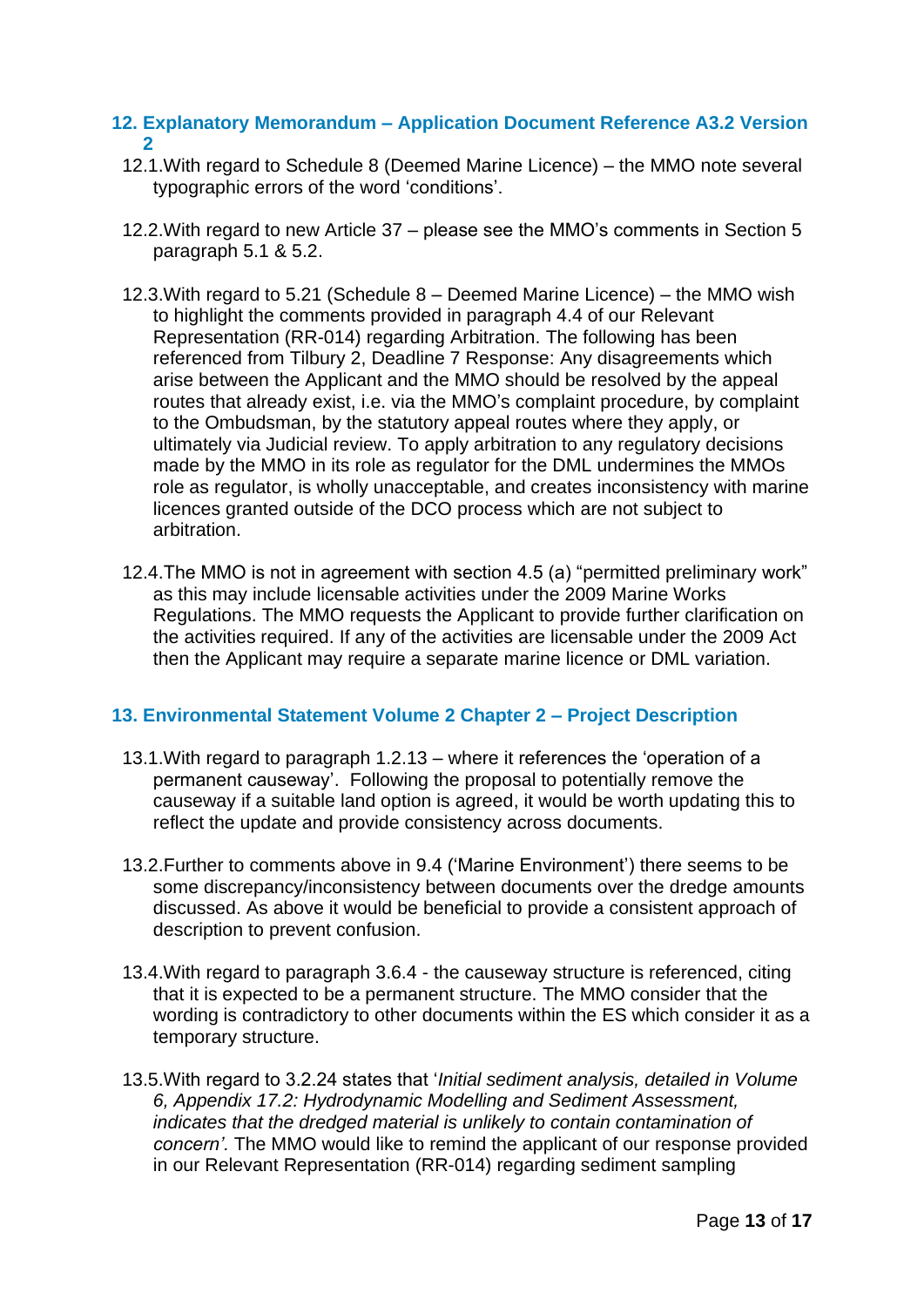requirements, to ensure it is accordance with the MMOs advice:

- 13.5.1.The MMO note that whilst the number of samples and determinants tested for (Section 2.1.4 and Section 5 of Appendix 17.1) is applicable for the dredge volumes (as per OSPAR guidelines) and location, Section 2.2.2 (Appendix 17.1) states that the laboratories used were not accredited by the MMO for analysis of all determinants tested: "*The RPS laboratory has United Kingdom Accreditation Service (UKAS) accreditation to carry out the tests for all the contaminants listed and is accredited by the MMO for the all listed contaminant groups except for PCBs* [polychlorinated biphenyls]*, THC* [total hydrocarbons]*, PAHs* [polycyclic aromatic hydrocarbons] *and organochlorine pesticides*". Following review of the current list of MMO accredited laboratories [\(https://www.gov.uk/guidance/marine-licensing-sediment-analysis-and-sample](https://www.gov.uk/guidance/marine-licensing-sediment-analysis-and-sample-%20%20plans)[plans\)](https://www.gov.uk/guidance/marine-licensing-sediment-analysis-and-sample-%20%20plans) RPS is now accredited for metals tins, PCBs, and THC. Therefore, although results are discussed in more depth in response, further information is required on the analysis on PAHs before a final determination can be made if required. This should include information on the methods of preparation and analysis, as this will enable more accurate determination of whether the existing values can be used for the assessment of PAH levels.
- 13.5.2.In addition to point 13.5.1 above, although this has been undertaken and reported in Appendix 17.1, an MMO results template was not included with the information. The MMO require the analysis in this template to ensure all relevant information is provided. This includes preparation and analysis methods, and limits of detection which are required for OSPAR reporting purposes. If a non-accredited laboratory is used for an analysis, a greater level of information would be required to be able to further assess the suitability of the results obtained. This would be in addition to the usual assessments of dredge material sample results made and be far more labour intensive. The MMO provides a list of laboratories accredited for methods that meet certain criteria (link provided in 13.5.1, above). This means the laboratories have undergone a lengthy assessment process and take part in intercalibration exercises to demonstrate competence. This gives the required confidence the MMO needs to assess risk from the results presented (without lengthy scrutiny of the methods of preparation and analysis each time they receive a set of samples). Even with the additional information that would be required, there is no guarantee that the laboratory is competent in meeting the standard requirements. To avoid undue delay and the possibility that an unaccredited laboratory may still supply results that are not fit for purpose at the end of the assessment, the MMO requires only laboratories accredited as specified on their website are used for analysis for characterisation of dredged material. The annex does not include sufficient detail to provide confidence in the data from un-accredited laboratories. Even though the results might remain unsuitable the minimum level of detail required for an assessment includes:
	- Method of preparation
	- Accreditation record
	- Results of Blanks including reagent and sampling
	- Results of Certified reference material (including how many per number of samples)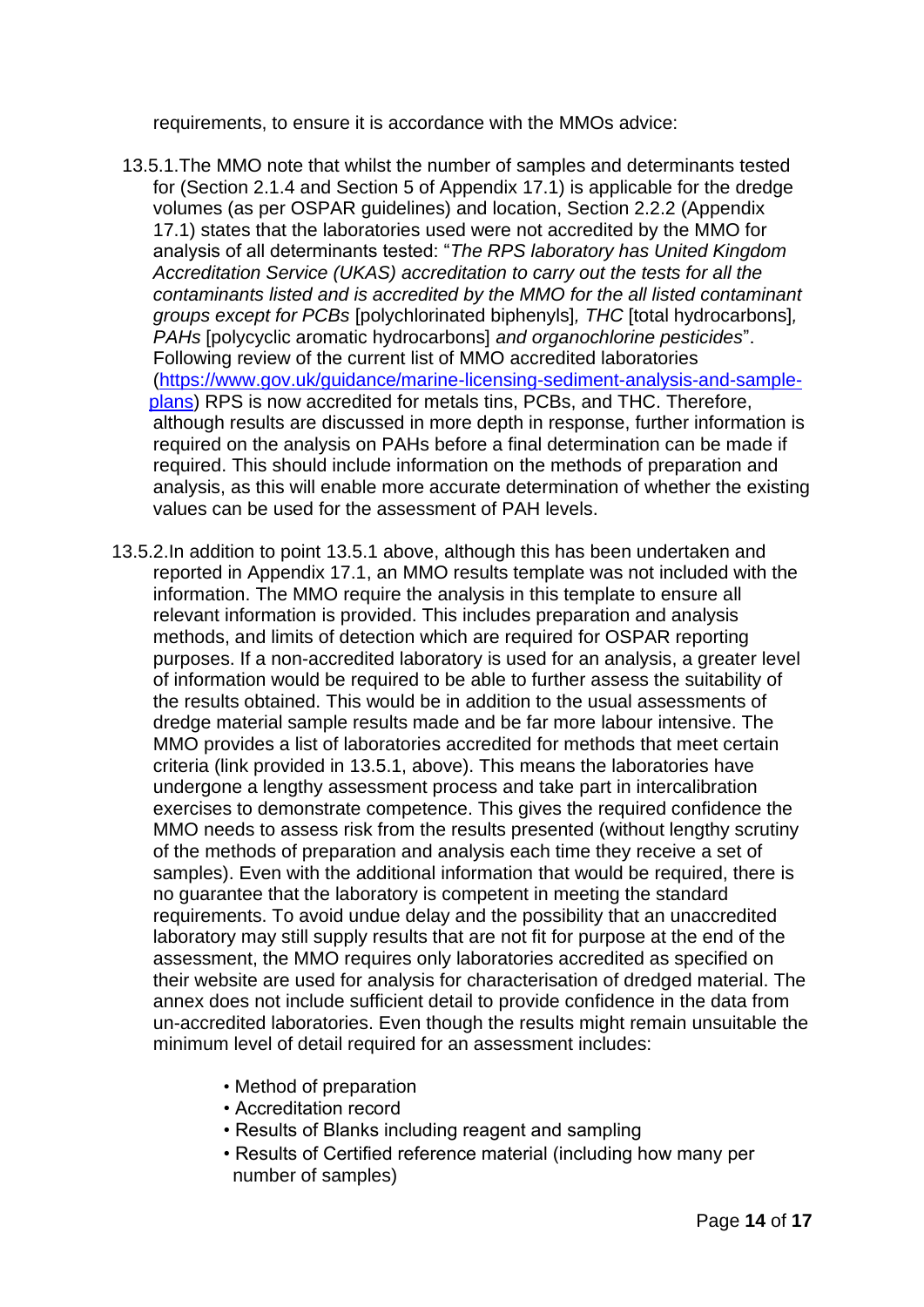- Limit of detection
- Limit of Quantification
- Sample results
- 13.5.3.The Applicant will need to provide accurate information on the volumes of maintenance and capital dredge as well as the dredge depths, vessels and methods etc. in sufficient time for the MMO to make an assessment. This is to ensure that the volumes provided are accurate and that the samples and analysis undertaken remain representative of the area to be dredged and disposed. In relation to maintenance dredging there is presumed to be a requirement for future maintenance dredging of the vessel grounding pocket, estimated to be 2,000–6,000m<sup>3</sup> per year. Unlike for the capital dredge, no disposal site is suggested. If this is to be beneficial use as per the capital dredge this needs to be stated as it could affect the suitability of beneficial use area.
- 13.5.4 In addition, the full suite of required PAHs have not been analysed. To be able to assess hydrocarbon contamination robustly and consistently, all the MMO specified PAHs should be analysed. Due to the above the MMO cannot provide further comment on the suitability of the dredged material for disposal at sea.

### <span id="page-14-1"></span><span id="page-14-0"></span>**14. Environmental Statement - Historic Environment Settings Analysis – Further Information**

14.1.The MMO would defer to Historic England for comments, however, would suggest the inclusion of archaeological findings as a condition on the DML, as suggested in paragraph 15.2. This is due to the potential of finding previously unknown heritage assets during construction of the causeway and during the capital dredge. Please refer to our comments for Section 15 (Procedural Deadline C Letter - Cultural Heritage).

# <span id="page-14-2"></span>**15. Procedural Deadline C Letter - Cultural Heritage**

- 15.1.The MMO have previously commented on archaeological findings in our Relevant Representation (RR-014), in which the MMO commented on the inclusion of conditions within the DML for the reporting of archaeological findings. The MMO would either require the document to be submitted with evidence of approval from Historic England, or approval would be required from the MMO following consultation with Historic England. The MMO recommend early engagement with Historic England on the drafting of the Written Scheme of Investigation (WSI) and historic knowledge of the area.
- 15.2.The MMO consider the following should be included within the DML:

*'Archaeological monitoring and mitigation of works associated with the dredging activities associated with the construction of the causeway (Stage 2);*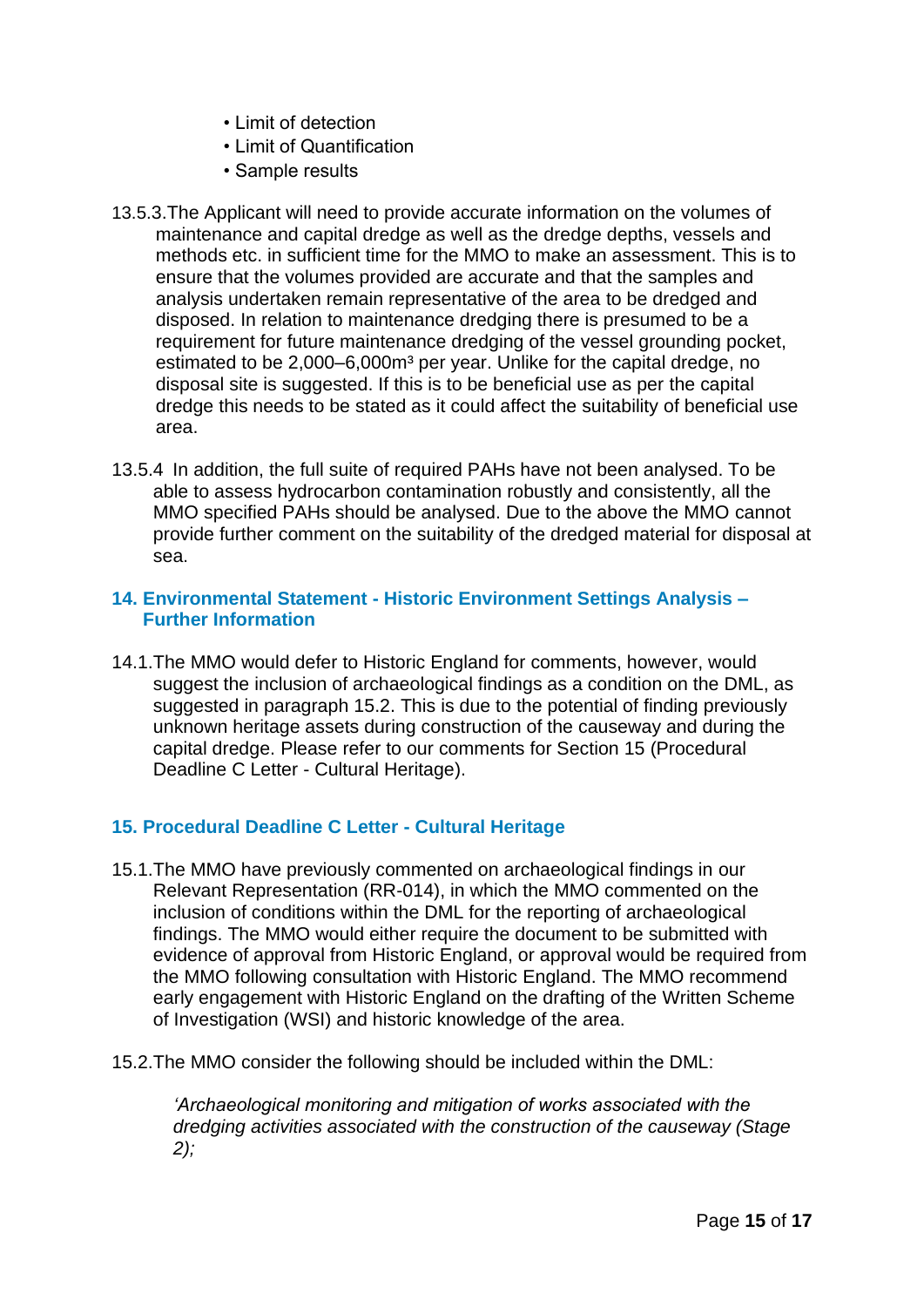*Any marine geotechnical site investigation works (boreholes and riverbed samples), which are to be reviewed by specialist geoarchaeologists, with the results of these investigations to be linked to the results of the ongoing terrestrial geoarchaeological monitoring and deposit-modelling works (Stage 2)'*

- 15.3.If restrictions are applied to activities covered by the DML, then Historic England/the Applicant should contact the MMO directly to discuss adding conditions to the DML. The MMO defer to Historic England on risk to historical assets.
- 15.4.The MMO recommends that the Applicant considers the risk that unexploded ordinance (UXO) could have on historical assets. The Applicant should discuss this matter further with the MMO and Historic England as surveys/DML conditions may be required.

#### <span id="page-15-1"></span><span id="page-15-0"></span>**16. Environmental Statement Volume 5 Chapter 33 - Summary of Further Mitigation, Residual Effects & Monitoring**

16.1.With regard to impacts on wintering birds, the MMO defer to Natural England as SNCB regarding the conclusion of *'negligible*' impacts.

#### <span id="page-15-3"></span><span id="page-15-2"></span>**17. Environmental Statement Volume 6 Appendix 15.1 - Flood Risk Assessment**

17.1.The MMO would like to note that if any work (e.g. paragraph 4.3.4) is required within our jurisdiction then the Applicant should consider if activities are licensable under Section 66 of the 2009 Act. If so, the MMO would recommend engagement from the Applicant.

#### <span id="page-15-5"></span><span id="page-15-4"></span>**18. Environmental Statement - Historic Environment Updated Baseline & Significance of Effect Report Further Information – Revision**

18.1.The MMO defer to Historic England on the methodology and conclusions drawn from the assessment.

#### <span id="page-15-7"></span><span id="page-15-6"></span>**19. Environmental Statement - Assessment of Causeway Decommissioning Revision 0**

- 19.1.The MMO would need to be included in the discussions regarding 'alternative options', as this may have implications under the Marine and Coastal Access Act (2009) as these options may require licensable activities. It is considered the MMO is a 'relevant planning authority' under 17 (review of access for indivisible loads).
- 19.2.The MMO note that the Causeway decommissioning Plan (paragraph 18) may require a separate marine licence; the MMO should be included in any consultation regarding this matter.